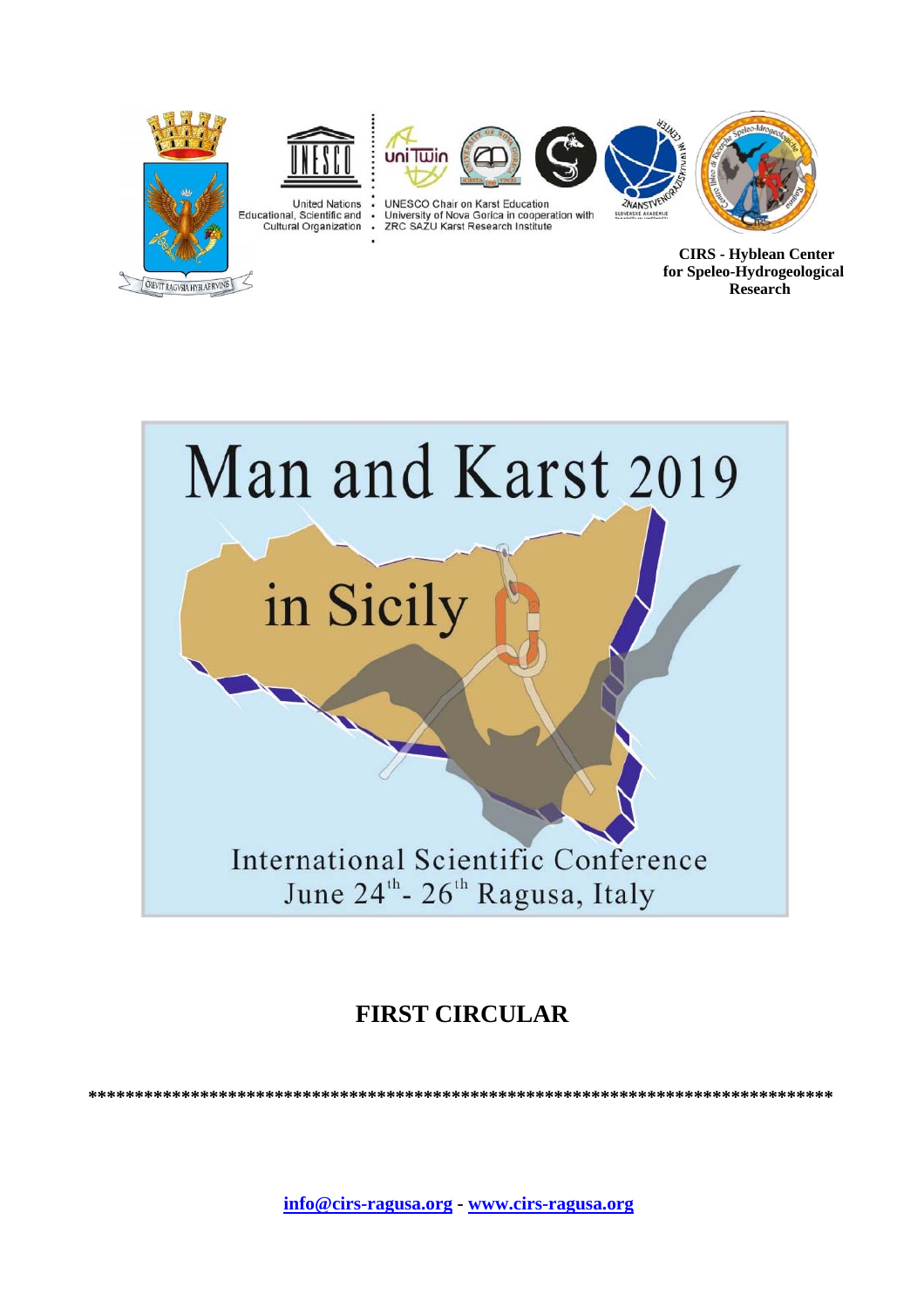

#### **PRESENTATION AND AIMS**

The international scientific meeting "Man and Karst" will be held in Sicily from 24<sup>th</sup> to 26<sup>th</sup> June 2019. The extreme south-eastern sector of Sicily, which geographically belongs to the Hyblean Mountains, but geologically to the African foreland, represents an outstanding example for the comprehensive understanding of karst. Here we will explore pure karst landscapes, deeply carved by spectacular and evocative canyons and their profound relationship with Man.

In this karst stage, at the center of the Mediterranean, dominated by the fire of Etna volcano to the north, lapped by the arid landscapes of the Messinian evaporitic salts to the west, the millenary history of *Siculi* people unravels: ancient inhabitants of the summit of the limestone plateau, today from the heights of overhanging cliffs, silent guardians of the still luxuriant karst waters, emerging from numerous cave-springs, flowing along suggestive verdant valleys of fragrant Mediterranean scrub.

In this context, the common relationship of Mediterranean peoples with its own peculiar karst environment has been represented for centuries, in the past with a wisely and naturally sustainable use of its resources, nowadays in an increasingly conflictual way, as dramatically devastating of its precious resources, first of all the karst waters threatened by heavy degradation for a senseless and inconsiderate use of the territory.

For all this, **Man and Karst 2019 in Sicily**, in the same way as the previous past editions, wants to give a contribution to the knowledge, enhancement and safeguard of the karst landscape with its ecosystem and historical-anthropological resources as a whole, as an instrument and optimal function of scientific research, not as often for its own sake or for the sake of a few users, but rather, at the service and for the benefit of the whole community.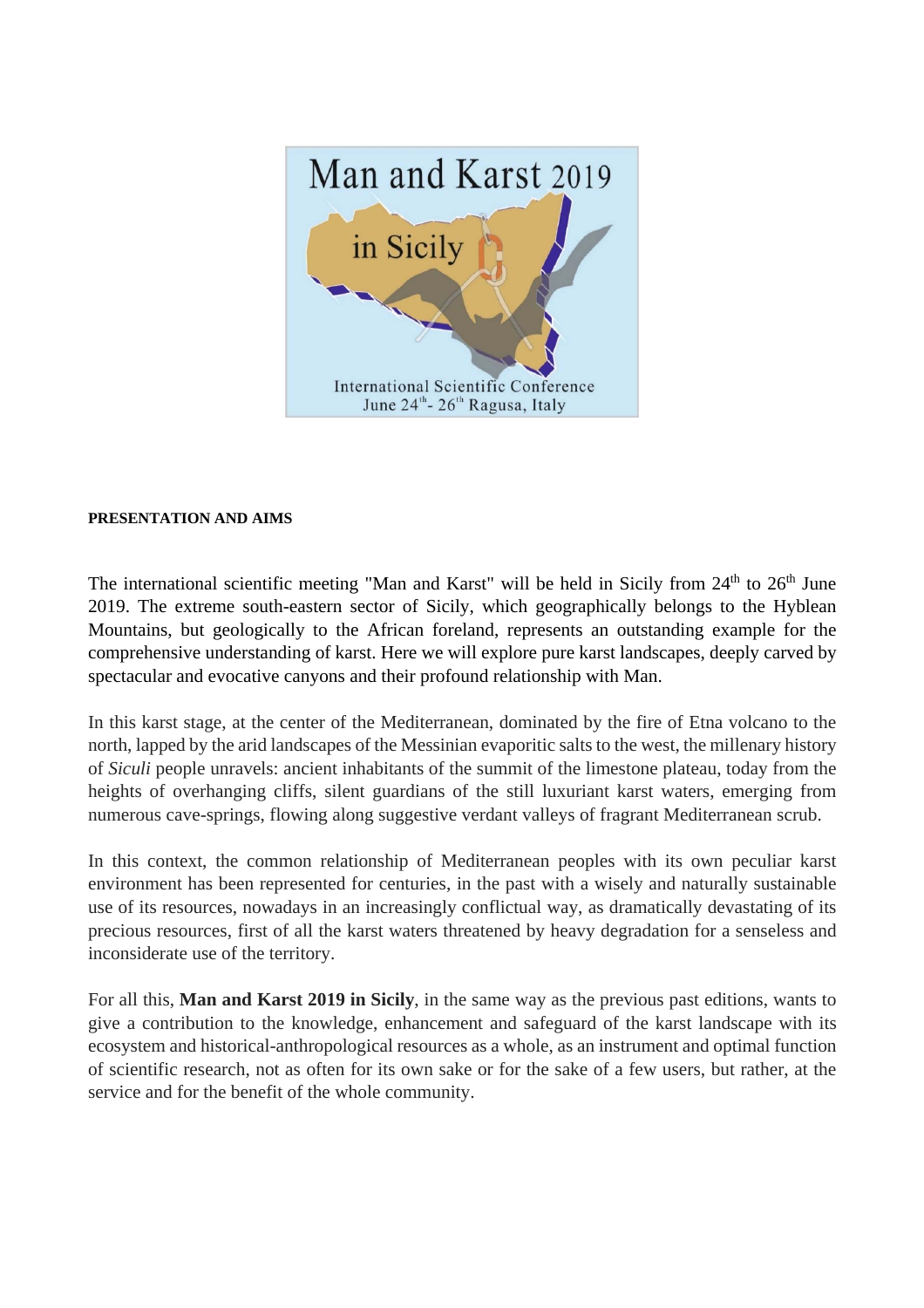#### **VENUE AND TIME**

The event will be held from  $24<sup>th</sup>$  to  $26<sup>th</sup>$  June 2019 in the fascinating location of the Donnafugata Castle, a sumptuous noble residence of the late '800 a few kilometers from Ragusa, Sicily.

### **MAIN ORGANIZERS**

- \* Hyblean Center for Speleo-Hydrogeological Research, Ragusa, Italy
- \* UNESCO Chair on Karst Education, Vipava, Slovenia
- \* Department of Biological, Geological and Environmental Sciences, University of Catania, Italy
- \* ZRC SAZU Karst Research Institute, Postojna, Slovenia
- \* Center for Karst and Speleology, Sarajevo, Bosnia and Erzegovina
- \* Regional Order of Sicily Geologists

#### **TOPICS OF THE CONFERENCE**

- Karst geomorphology
- Karst hydrogeology and water protection
- Caves and speleogenesis
- Biospeleology and ecology
- Karst caves and archaeology
- Mines in karst areas
- Caves in volcanic areas
- Protection of karst areas

| <b>PROGRAMME OUTLINE</b> |  |
|--------------------------|--|
|--------------------------|--|

| Date                             | <b>Programme</b>                                                                   |
|----------------------------------|------------------------------------------------------------------------------------|
| Monday, June 24th                | <b>Sessions</b>                                                                    |
|                                  | Poster session                                                                     |
|                                  | Exhibition photo contest and seminar (for School students): The karst in the study |
|                                  | of Earth Sciences                                                                  |
|                                  | Visit of Donnafugata Castle and Park - botanical garden                            |
| Tuesday, June 25th:              | <b>Sessions</b>                                                                    |
|                                  | Field trip to Asphalt mine of Tabuna and/or Streppenosa                            |
|                                  | Visit of old Town of Ragusa Ibla - Unesco Baroque heritage - (where the stories    |
|                                  | of "Commissario Montalbano" were filmed).                                          |
| Wednesday, June 26 <sup>th</sup> | Whole day excursion to Monello cave and Pantalica Natural Regional Reserve         |
|                                  | Gala reception at the Monumental sixteenth century Convento della Croce in         |
|                                  | the city of Scicli - Unesco Baroque heritage - (where the stories of "Commissario  |
|                                  | Montalbano" were filmed).                                                          |
| Thursday, June 27 <sup>th</sup>  | Post conference excursion to Realmonte Salt Mine, Scala dei Turchi and Valley      |
|                                  | of Temples of Agrigento.                                                           |
| Friday, June 28 <sup>th</sup>    | Post conference excursion to Mt. Etna (visit of lava tube cave, summit crater)     |

#### **REGISTRATION, FEE AND CONTRIBUTIONS**

|                  | Deadline     | Student  | Non Student |
|------------------|--------------|----------|-------------|
| Early Bird       | April $30th$ | $70 \in$ | $120 \in$   |
| Late             | No Deadline  | 90€      | 140 €       |
| Accompany person | No Deadline  |          | 90€         |